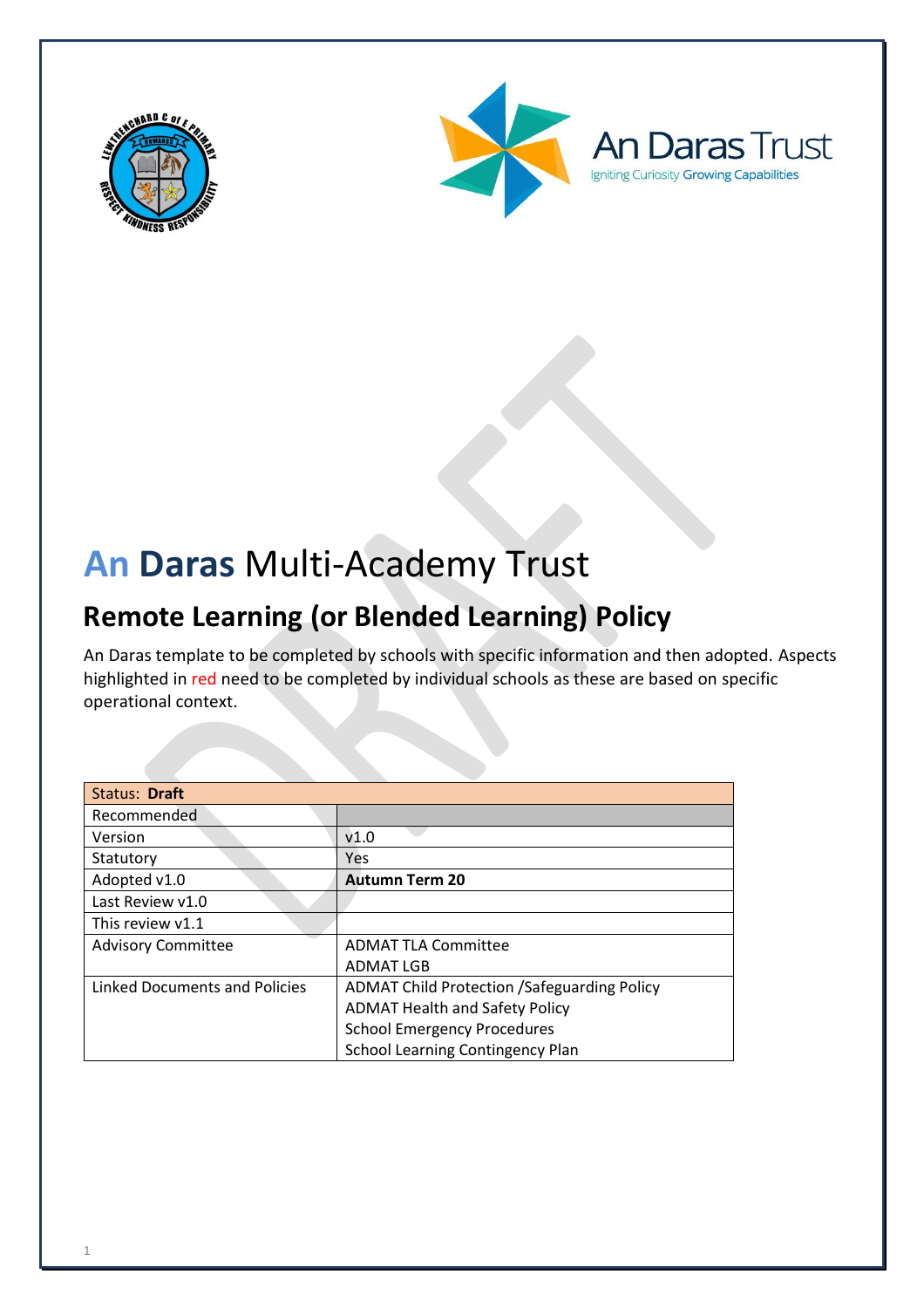# **1. Aims**

This remote learning or blended learning policy for staff aims to:

Ensure consistency in the approach and effectiveness of remote learning for pupils who aren't in school

Set out clear expectations for all members of the school community with regards to remote learning

Provide appropriate guidelines for data protection

Establish a Visible Learning (VL) culture and belief that 'it is the methods that we use that matter to learning not the location'

# **2. Roles and Responsibilities**

#### **2.1 Teachers**

When providing remote learning, teachers must be available between their normal daily working hours.

If they're unable to work for any reason during this time, for example due to sickness or caring for a dependent, they should report this using the normal absence procedure. When providing remote or blended learning, teachers are responsible for:

Setting work/ learning tasks (VL indicates Visible Learning approach):

- $\circ$  For their normal class or group of pupils and at times for groups of pupils as directed by their line manager
- o Work will include daily numeracy and literacy lesson plus a range of foundation curriculum subjects in line with established Schemes of Learning
- o Learning opportunities/tasks/recording may take a range of access and resource formats and should not be provided in only one format as that may restrict pupil accessibility (i.e. learning opportunities that are varied so some IT platform based, paper based, project based, interactive, live, recorded etc)
- o (VL) Ensure careful consideration of the remote tools required.
- $\circ$  Daily learning should be uploaded to the schools preferred IT platform (e.g. school website, remote learning platform- Class Dojo)
- $\circ$  (VL) Drawing upon current research, where synchronous learning is known to have the most impact on primary pupils. Provide daily live short interactive numeracy and literacy learning must be offered through the Trust approved Microsoft Teams platform. Recordings of live learning must be made available for wider pupil access as required
- o (VL) Within the virtual classroom, establish 'norms' and co-construct classroom agreements. Video expectations for younger pupils may be supported by visual images.
- $\circ$  (VL) Continue to promote schools 'learning dispositions'. Providing opportunity for application as well as valuing and celebrating them within all remote learning provision
- o (VL) Continue to develop metacognitive strategies.
- $\circ$  Timetabling of daily live interactive learning must be considered across the whole school to ensure pupils in different classes within the same family can have effective access to the live learning
- $\circ$  (VL) Learning/lessons provide a balance of knowledge provision and opportunity for 'deep thinking' and application – please see VL Appendix for detail.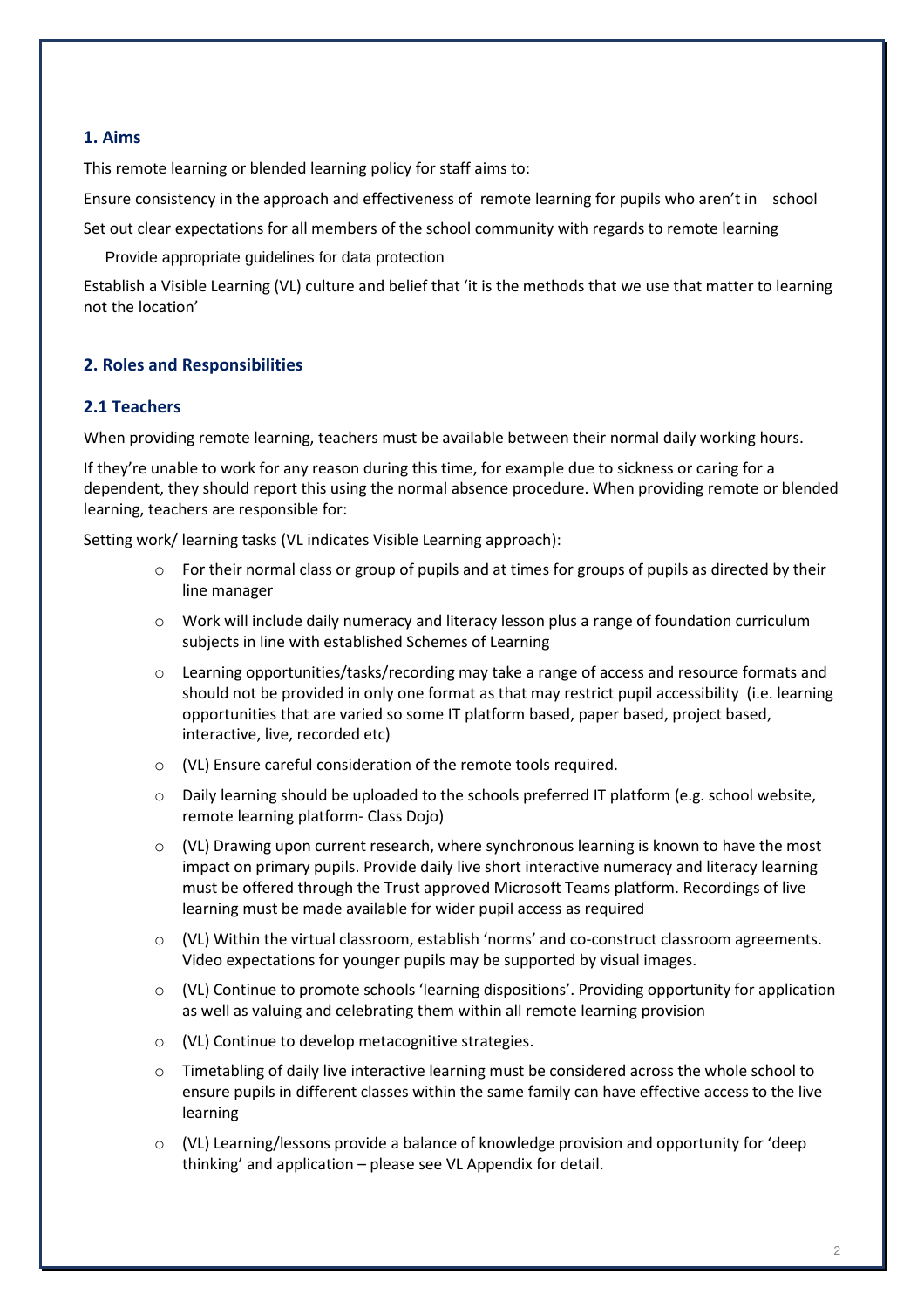Providing feedback on work – cover details like:

- o Providing relevant and timely feedback via Class Dojo portfolios in response to pupils' uploads
- $\circ$  (VL) Careful consideration of the nature/ type and function of feedback provided See VL appendix for detail

Keeping in touch with pupils who aren't in school and their parents – cover details like:

- o Be available to respond to parents during working hours via Dojo messaging
- o Respond to pupils via Dojo Portfolios and via the class page
- o Deal with any complaints or concerns via telephone preferably or if needed refer to a member of the SLT
- o Encourage all pupils to engage with learning, setting clear expectations on amount of work and engagement expected and deadlines.
- o Follow up concerns about of lack engagement in remote learning

Attending virtual meetings with staff, parents and pupils – cover details like:

- o Share remote learning protocol with families
- o Consider appropriate dress code
- $\circ$  Choose sensible locations (e.g. avoid areas with background noise, nothing inappropriate in the background)

If teachers are working in school, we will ensure staff, parents and families know who'll cover the responsibilities above during this time.

# **2.2 Teaching Assistants**

When assisting with remote learning, teaching assistants must be available between their normal daily working hours or with variations agreed with their direct line manager.

If they're unable to work for any reason during this time, for example due to sickness or caring for a dependent, they should report this using the normal absence procedure. When assisting with remote learning, teaching assistants are responsible for:

*Supporting pupils who aren't in school with learning remotely:*

- o Pupils will be agreed by direction of the class teacher
- o Support will be provided through Class Dojo

*Attending virtual meetings with teachers, parents and pupils:*

- o Consider appropriate dress code
- $\circ$  Choose sensible locations (e.g. avoid areas with background noise, nothing inappropriate in the background)

If teaching assistants are also be working in school, where relevant, details will be shared with staff, families and children who will be covering the responsibilities above during this time.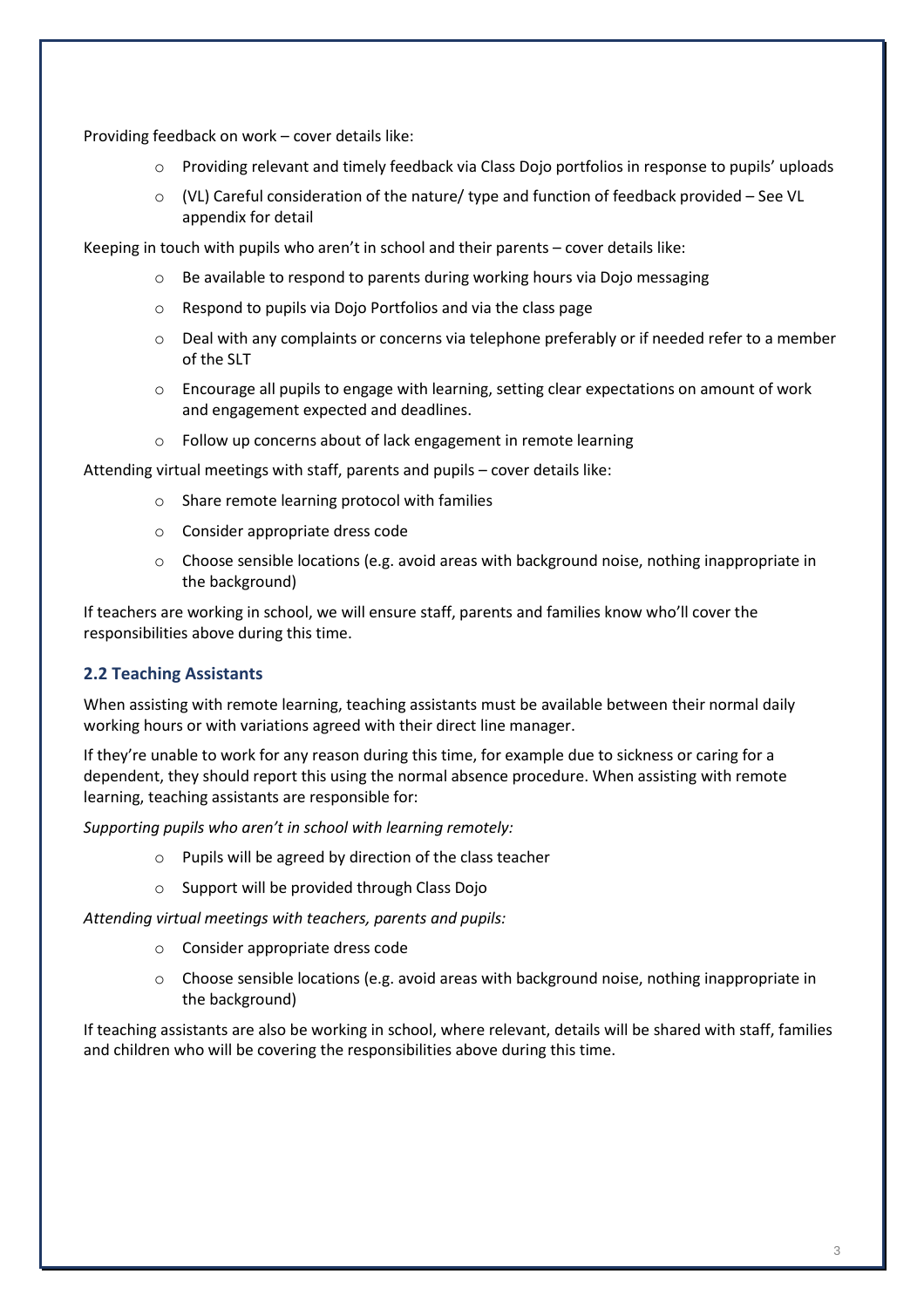# **2.3 Subject Leads**

*Alongside their teaching responsibilities, subject leads are responsible for:*

- $\circ$  Considering whether any aspects of the subject curriculum need to change to accommodate remote learning
- $\circ$  Working with teachers teaching their subject remotely to make sure all work set is appropriate and consistent
- o Working with other subject leads and senior leaders to make sure work set remotely across all subjects is appropriate and consistent, and deadlines are being set an appropriate distance away from each other
- $\circ$  Monitoring the remote work set by teachers in their subject through remote meetings, feedback and impact reports.
- o Alerting teachers to resources they can use to teach their subject remotely
- o Checking that the new knowledge and skills are introduced step by step

# **2.4 Senior Leaders**

Alongside any teaching responsibilities, senior leaders are responsible for:

Co-ordinating effective remote learning or blended learning approach across the school

Ensuring training, equipment and IT resources are suitable to support teachers with the delivery of remote or blended learning

Ensuring there is a range of learning access and resources made available to support age appropriate learning in line with the needs of pupils and families

Monitoring the effectiveness of remote or blended learning – such as through regular meetings with teachers and subject leaders, reviewing work set or gaining for feedback from pupils and parents

Monitoring the security of remote learning systems, including data protection and safeguarding considerations

Monitoring the wellbeing of staff working from home

Update and inform governors of success and impact of remote learning

# **2.5 Designated Safeguarding Lead**

The DSL is responsible for:

Monitoring the remote or blended learning offer in terms of safeguarding, providing guidance and support to address any identified risk and responding to staff safeguarding concerns in line with the Trust Child Protection and Safeguarding Policy.

#### **2.6 SENDCo**

The SENDCo will be responsible for monitoring the learning and well-being of SEN pupils. This may include:

- o Providing adapted learning resources for remote learning
- $\circ$  Coordinating continued access to support services and making any necessary referrals
- $\circ$  Maintaining contact with parents of SEN pupils to ensure the well-being of these families
- o Supporting teachers with SEN paperwork as usual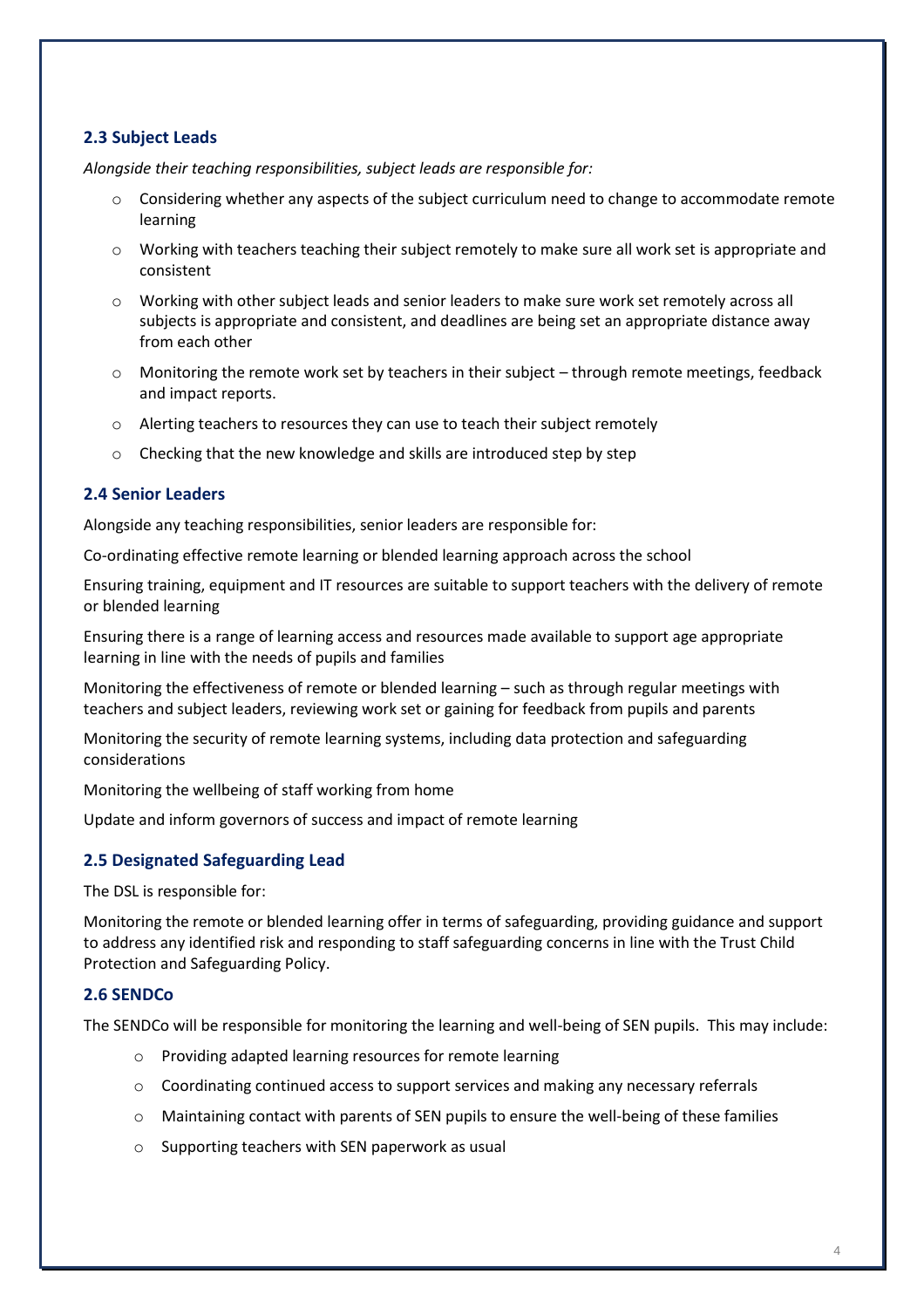o Ensuring that statutory code of practice requirements are being met

# **2.7 Pastoral Leads – TIS/Thrive and PSA Practitioners**

o Providing support for vulnerable pupils and families in isolation through remote meetings with families or pupils and through Class Dojo

# **2.8 Pupils and Parents**

Staff can expect pupils learning remotely to:

Be contactable during the school day – although consider they may not always be in front of a device the entire time

Complete work to the deadline set by teachers

Seek help if they need it, from teachers or teaching assistants

Alert teachers if they're not able to complete work

Staff can expect parents with children learning remotely to:

Make the school aware if their child is sick or otherwise can't complete work

Seek help from the school if they need it – if you know of any resources staff should point parents towards if they're struggling, include those here

Be respectful when making any complaints or concerns known to staff

# **2.9 Local Governing Body**

The Local Governing Body is responsible for:

Monitoring the school's approach to providing remote learning to ensure education remains as high quality as possible

Ensuring that staff are certain that remote learning systems are appropriately secure, for both data protection and safeguarding reasons

# **3. Who to contact**

If staff have any questions or concerns about remote learning, they should contact the following individuals:

Issues in setting work – talk to the relevant subject lead or SENCO

Issues with behaviour – talk to the relevant head of phase or year

Issues with IT – talk to IT provider i.e. ICT4 helpdesk

Issues with their own workload or wellbeing – talk to their line manager

Concerns about data protection – talk to the data protection officer

Concerns about safeguarding – talk to the DSL

# **4. Data Protection**

# **4.1 Accessing personal data**

When accessing personal data for remote learning purposes, all staff members will: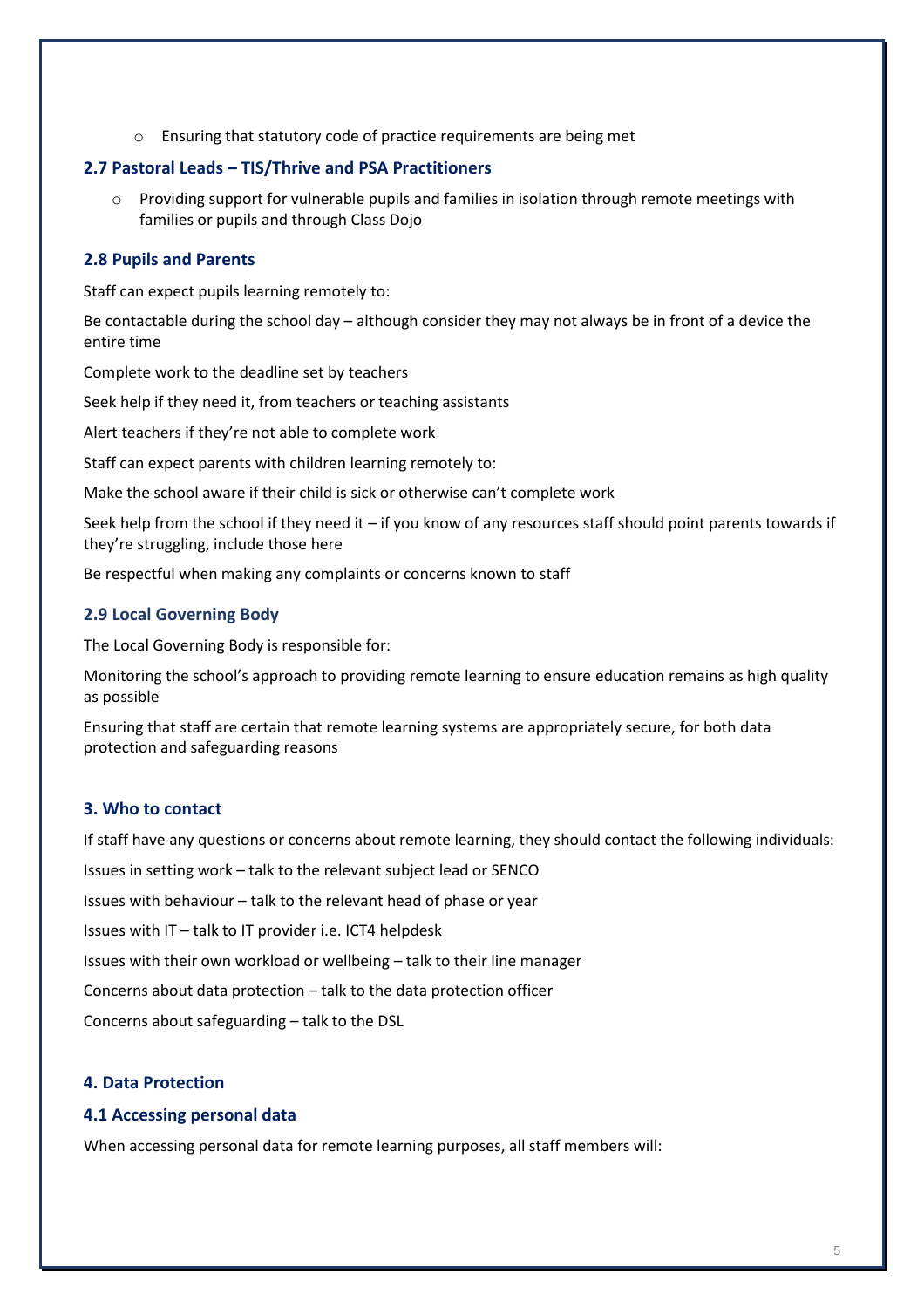Use official Trust or school issued devices to access the data not their own

### **4.2 Processing personal data**

Staff members may need to collect and/or share personal data such as [such as email addresses] as part of the remote learning system. As long as this processing is necessary for the school's official functions, individuals won't need to give permission for this to happen.

However, staff are reminded to collect and/or share as little personal data as possible online.

### **4.3 Keeping devices secure**

All staff members will take appropriate steps to ensure their devices remain secure. This includes, but is not limited to:

Keeping the device password-protected – strong passwords are at least 8 characters, with a combination of upper and lower-case letters, numbers and special characters (e.g. asterisk or currency symbol)

Ensuring the hard drive is encrypted – this means if the device is lost or stolen, no one can access the files stored on the hard drive by attaching it to a new device

Making sure the device locks if left inactive for a period of time

Not sharing the device among family or friends

Ensuring antivirus and anti-spyware software is installed and up to date

Keeping operating systems up to date – always install the latest updates

### **5. Safeguarding**

Staff should refer to the Trust Child Protection and Safeguarding Policy and follow established procedures should they have safeguarding concerns.

#### **6. Monitoring arrangements**

This policy will be reviewed annually by the Local Governing Body.

#### **7. Links with other policies**

This policy is linked to our:

- $\checkmark$  Behaviour policy
- $\checkmark$  Child protection policy
- $\checkmark$  Data protection policy and privacy notices
- $\checkmark$  ICT and internet acceptable use policy

Online safety policy

Visible Learning approach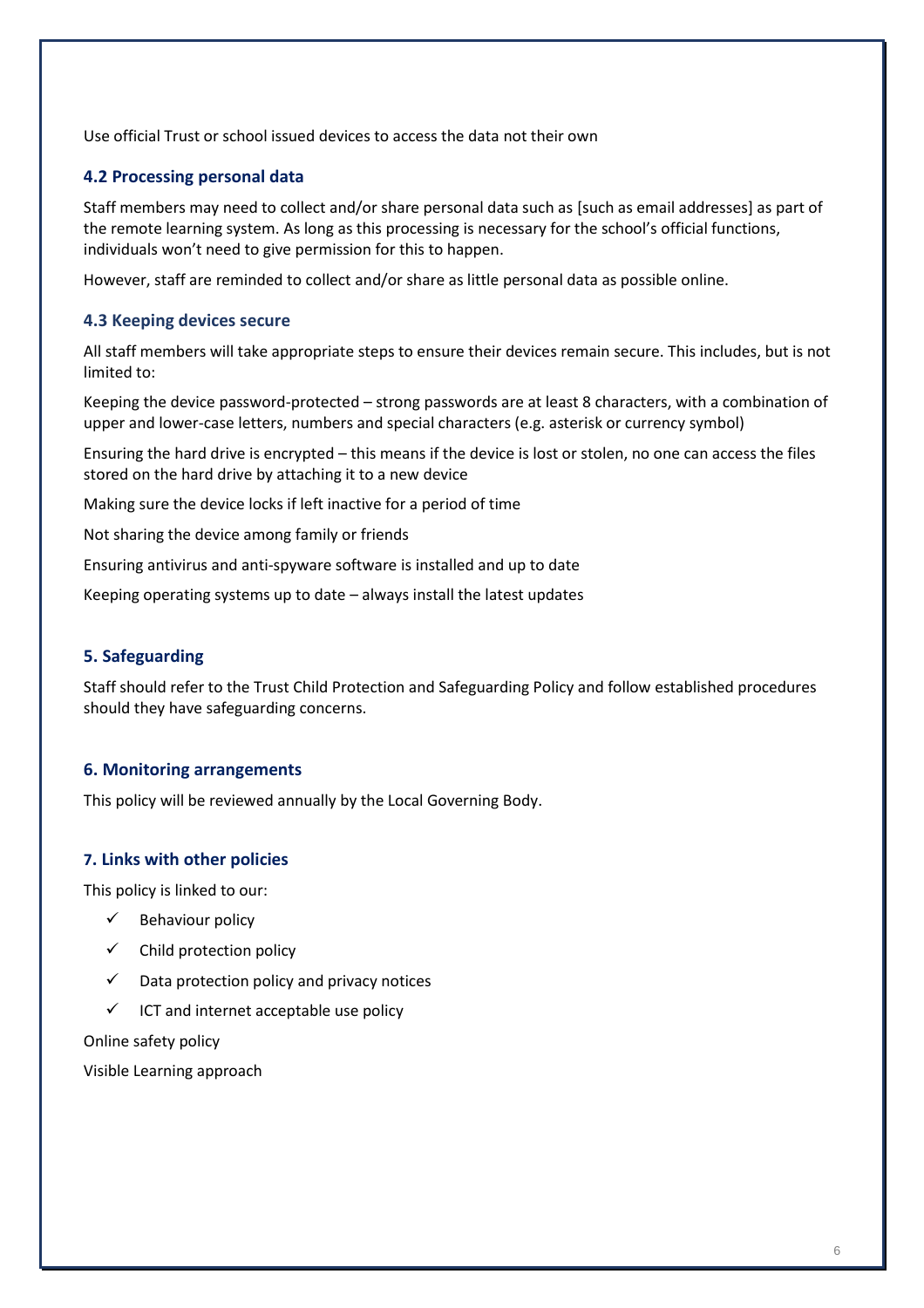# **8. Example - Remote Learning On-Line Working Protocols for Staff**

- $\checkmark$  Staff to wear task and audience appropriate clothing
- If providing remote learning from home ensure other household members are informed to ensure lesson disruption
- $\checkmark$  Devices used in appropriate locations with blurred or neutral backgrounds
- $\checkmark$  Behaviour expectations for pupils accessing the learning remain the same as they do in the classroom
- $\checkmark$  Parents to be present or in nearby room with an open door
- $\checkmark$  Pupils must be logged on and ready for interactive lesson start time
- $\checkmark$  Logins must not be shared within class or beyond
- ✓ Live learning recorded and stored on Teams internal platform. Parents and pupils informed of this condition and give consent at the start of each lesson
- $\checkmark$  Pupil microphones remain muted and only unmuted when authorised by the class teacher running the learning session
- $\checkmark$  Pupils can use the hand raise tool to signal a question
- $\checkmark$  At the end of the session the class teacher will end the session centrally for all pupils accessing that session
- $\checkmark$  Live interactive lessons must be scheduled by the class teacher and moderated throughout by the class teacher